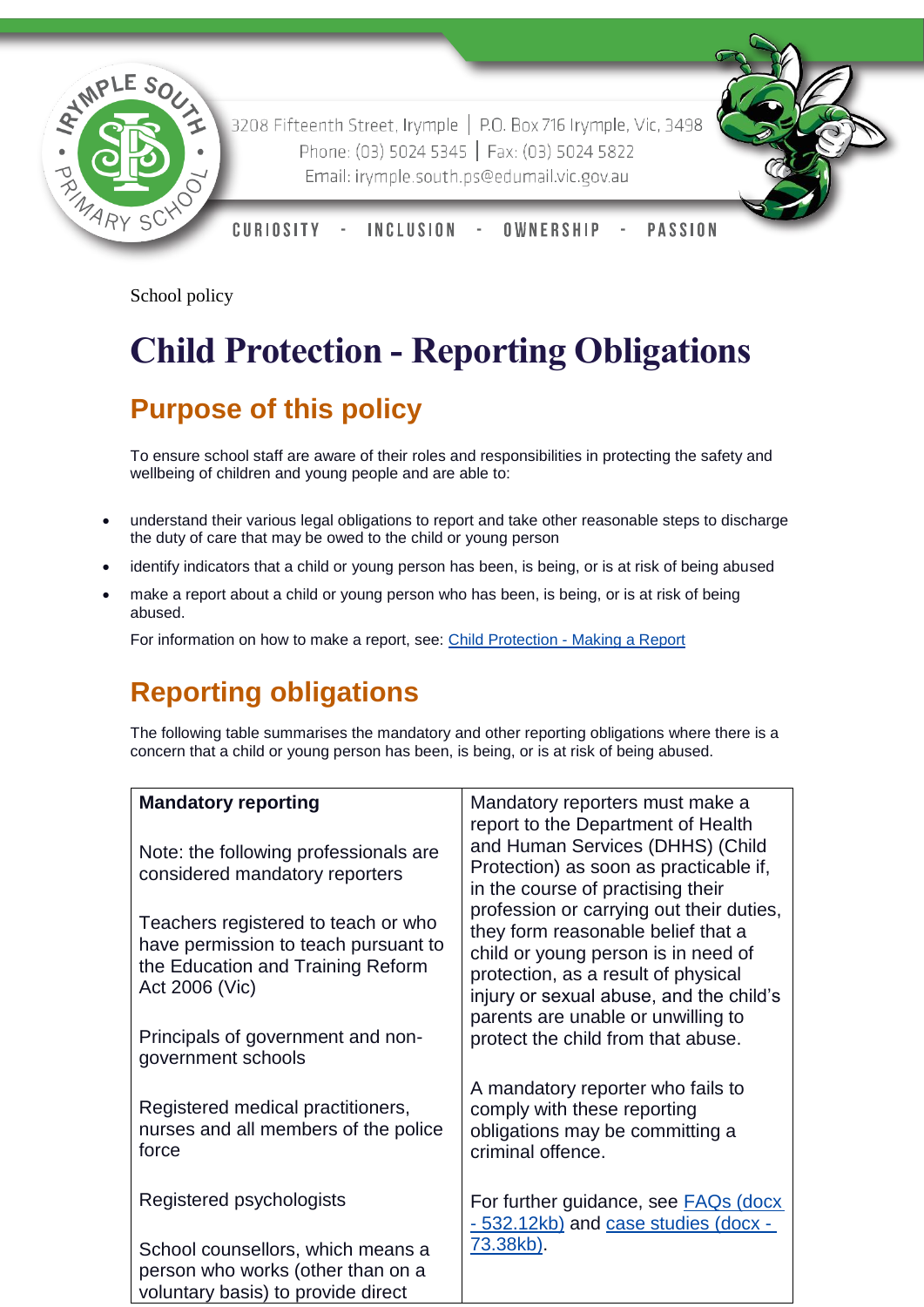| support to school students, at or<br>directly connected with a school, for<br>mental, emotional or psychological<br>wellbeing (from 31 January 2020) |                                                                                                                                                                                                                                                                                                                                                                                                                                                                                                                                                                                                                                         |
|------------------------------------------------------------------------------------------------------------------------------------------------------|-----------------------------------------------------------------------------------------------------------------------------------------------------------------------------------------------------------------------------------------------------------------------------------------------------------------------------------------------------------------------------------------------------------------------------------------------------------------------------------------------------------------------------------------------------------------------------------------------------------------------------------------|
| <b>Failure to disclose</b>                                                                                                                           | All adults, not just professionals who<br>work with children, have a legal<br>obligation to report to Victoria Police<br>where they form a reasonable belief<br>that a sexual offence has been<br>committed by an adult against a child<br>under the age of 16. Failure to<br>disclose the information may amount<br>to a criminal offence unless you have<br>a "reasonable excuse" or have an<br>"exemption" from doing so.<br>To read more information about the<br>'failure to disclose' offence,<br>see: Department of Justice and<br>Regulation – Failure to disclose<br>offence                                                   |
| <b>Failure to Protect</b>                                                                                                                            | Any staff member in a position of<br>authority, who becomes aware that<br>an adult associated with their<br>organisation (such as an employee,<br>contractor, volunteer or visitor) poses<br>a risk of sexual abuse to a child under<br>the care, authority or supervision of<br>the organisation, must take all<br>reasonable steps to remove or reduce<br>that risk. This may include, for<br>example, removing the adult from<br>child-related work pending<br>investigation. If a staff member in a<br>position of authority fails to take<br>reasonable steps in these<br>circumstances, this may amount to a<br>criminal offence. |
|                                                                                                                                                      | The offence applies only to adults in a<br>position of authority within an<br>organisation. In a school context, this<br>may include Principals, Assistant<br>Principals, and Campus Principals.<br>To read more information about the<br>'failure to protect offence',<br>see: Department of Justice and<br><b>Regulations - Failure to protect</b><br>offence.                                                                                                                                                                                                                                                                        |
|                                                                                                                                                      | For more information about managing<br>and responding to the risk of abuse<br>see: Responding to Student Sexual<br><b>Offending and Risk Management</b><br>under Department resources below.                                                                                                                                                                                                                                                                                                                                                                                                                                            |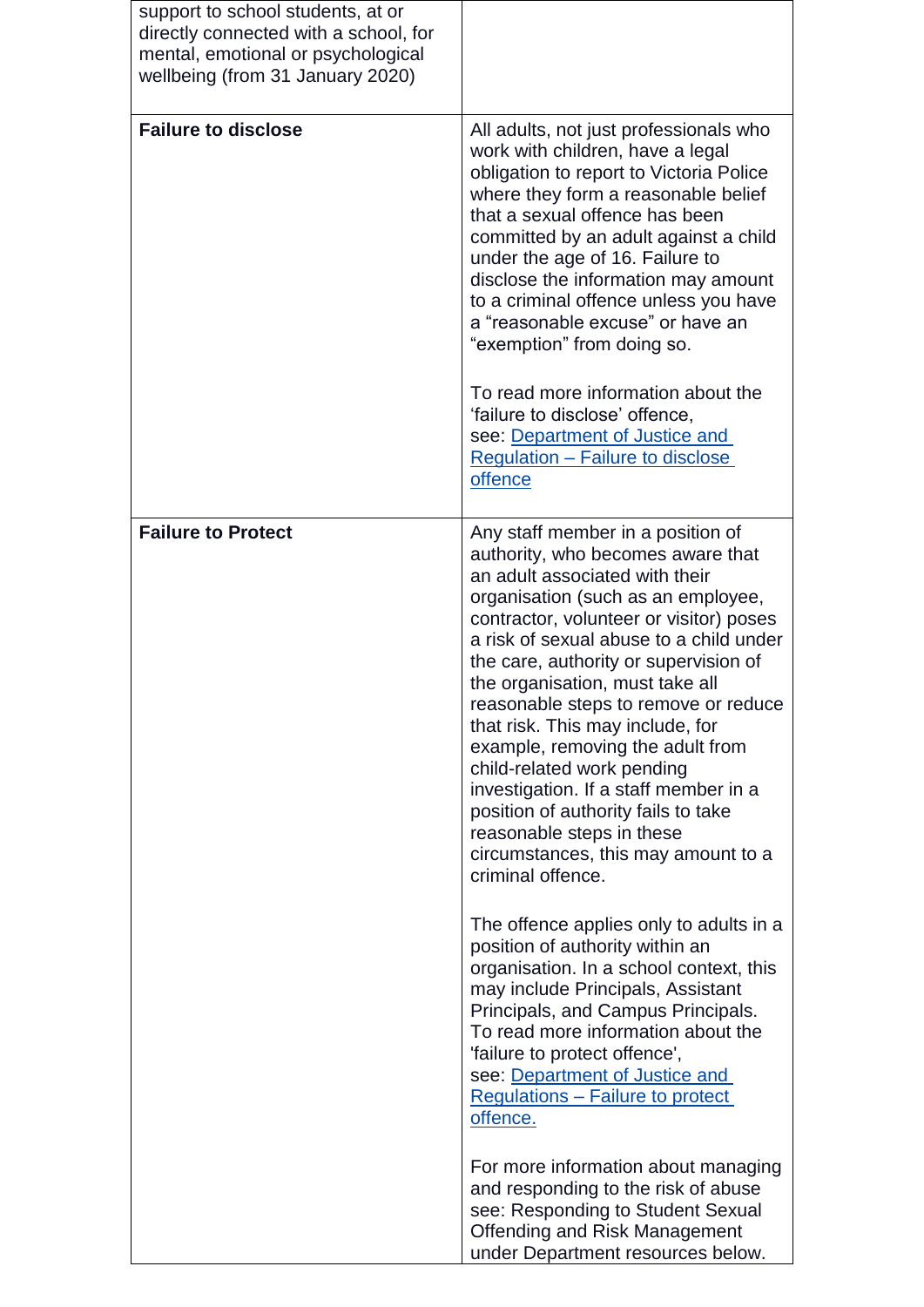The table below describes other reporting obligations.

| Type of reporting Obligation                 |                                                                                                                                                                                                                                                                                                                                                          |
|----------------------------------------------|----------------------------------------------------------------------------------------------------------------------------------------------------------------------------------------------------------------------------------------------------------------------------------------------------------------------------------------------------------|
|                                              | Any person can make a report to DHHS Child Protection if<br>they believe on reasonable grounds that a child is in need<br>of protection for any of the following reasons: *                                                                                                                                                                              |
|                                              | the child has suffered or is likely to suffer significant harm<br>as a result of:                                                                                                                                                                                                                                                                        |
|                                              | physical injury and their parents are unable or unwilling to<br>protect the child                                                                                                                                                                                                                                                                        |
|                                              | sexual abuse and their parents are unable or unwilling to<br>protect the child                                                                                                                                                                                                                                                                           |
|                                              | emotional or psychological harm and their parents are<br>unable or unwilling to protect the child.                                                                                                                                                                                                                                                       |
|                                              | the child has been abandoned and there is no other<br>suitable person who is willing and able to care for the<br>child.♣                                                                                                                                                                                                                                 |
|                                              | the child's parents are dead or incapacitated and there is<br>no other suitable person who is willing and able to care for<br>the child. *                                                                                                                                                                                                               |
|                                              | the child's physical development or health has been, or is<br>likely to be significantly harmed and the parents are unable<br>or unwilling to provide basic care, or effective medical or<br>other remedial care.                                                                                                                                        |
| Child in need of<br>protection               | Department policy requires all staff who form a belief on<br>reasonable grounds that a child or young person is in need<br>of protection to report their concerns to DHHS Child<br>Protection or Victoria Police. In the case of school staff,<br>they must also discuss their concerns with the principal or<br>a member of the school leadership team. |
|                                              | Any person who believes on reasonable grounds that a<br>child over 10 but under 15 years of age has been exhibiting<br>sexually abusive behaviours and may be in need of<br>therapeutic treatment should make a report to DHHS Child<br>Protection.                                                                                                      |
| Child in need of<br>therapeutic<br>treatment | Sexually abusive behaviours can be exhibited when a child<br>uses their power, authority or status to engage another<br>person in sexual activity that is unwanted, or where the<br>other party is incapable of giving informed consent (such                                                                                                            |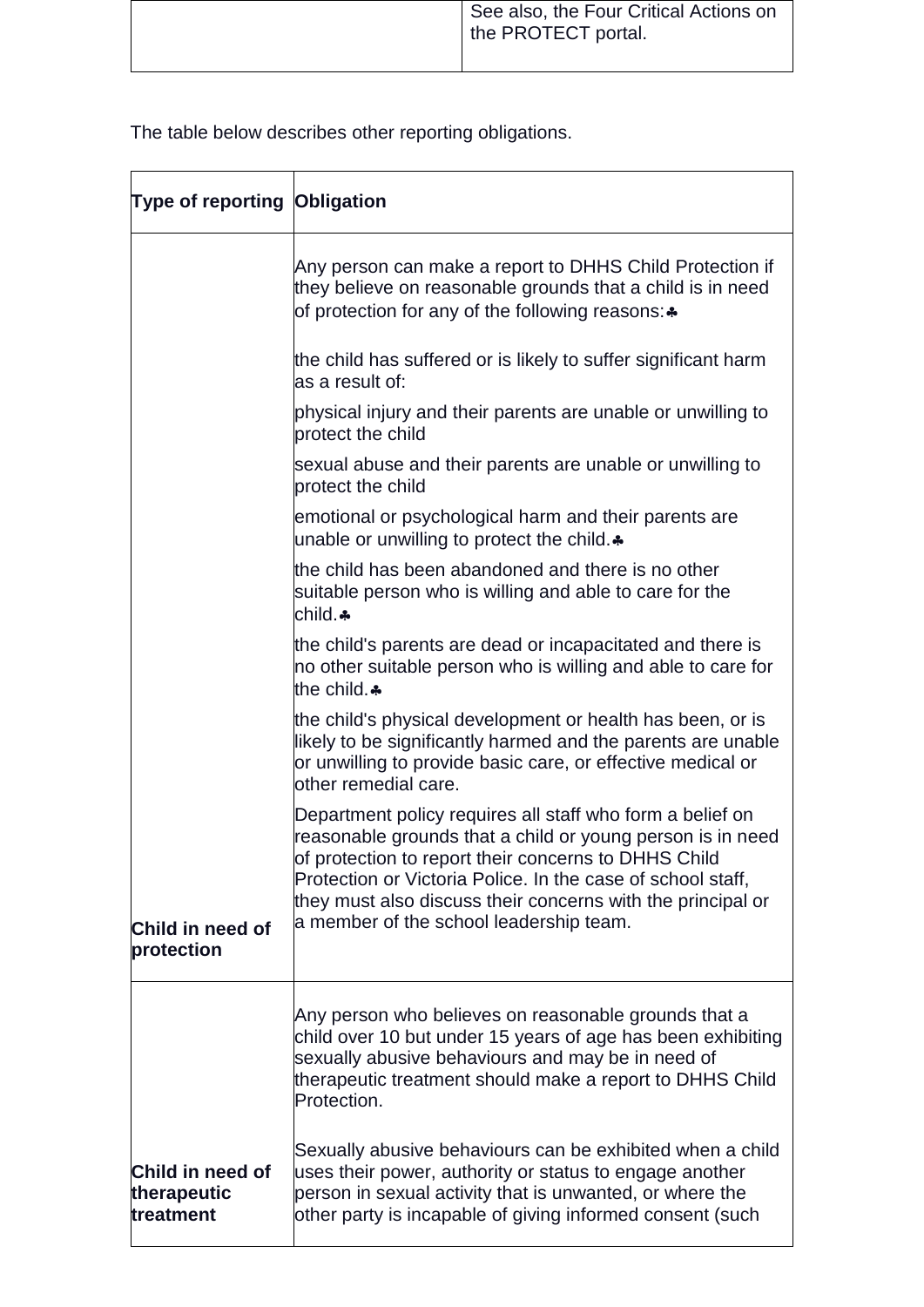|                                             | as other children who are younger or who have cognitive<br>impairments).<br>In the case of student sexual offending, Department policy<br>requires staff to also report to the Victoria Police. In the<br>case of school staff, they must also discuss their concerns<br>with the principal or a member of the school leadership<br>team. |
|---------------------------------------------|-------------------------------------------------------------------------------------------------------------------------------------------------------------------------------------------------------------------------------------------------------------------------------------------------------------------------------------------|
|                                             | Any person who has a significant concern for the wellbeing<br>of a child should report these concerns to DHHS Child<br>Protection, or refer the child and their family to Child<br>FIRST.                                                                                                                                                 |
|                                             | A significant concern for the wellbeing of a child may arise,<br>for instance, where any of the following factors may have a<br>significant adverse impact on a child's care, welfare or<br>development:                                                                                                                                  |
|                                             | significant parenting problems                                                                                                                                                                                                                                                                                                            |
|                                             | family conflict or family breakdown                                                                                                                                                                                                                                                                                                       |
|                                             | pressure due to a family member's physical/mental illness,<br>substance abuse, or disability                                                                                                                                                                                                                                              |
|                                             | vulnerability due to youth, isolation or lack of support                                                                                                                                                                                                                                                                                  |
| Significant                                 | significant social or economic disadvantage. In the case of<br>school staff, they must also discuss their concerns with the<br>principal or a member of the school leadership team.                                                                                                                                                       |
| concerns for the<br>wellbeing of a<br>child | For more information, see <b>PROTECT</b> - Responding to<br>other concerns about the wellbeing of a child                                                                                                                                                                                                                                 |

# **Additional legal obligations**

In addition to the mandatory reporting and other reporting obligations mentioned above, all school staff have duty of care obligations and obligations arising out of the Child Safe Standards. The table below contains information about these obligations.

|      | All school staff have a duty of care to<br>take reasonable steps to prevent<br>reasonably foreseeable injury to<br>children and young people under the<br>care. This includes taking reasonable<br>steps to protect their safety, health<br>and wellbeing. |
|------|------------------------------------------------------------------------------------------------------------------------------------------------------------------------------------------------------------------------------------------------------------|
| care | In the case of a child who may be in<br>need of protection or therapeutic<br>treatment, or where there are<br>significant concerns about the<br>wellbeing of a child, reasonable steps                                                                     |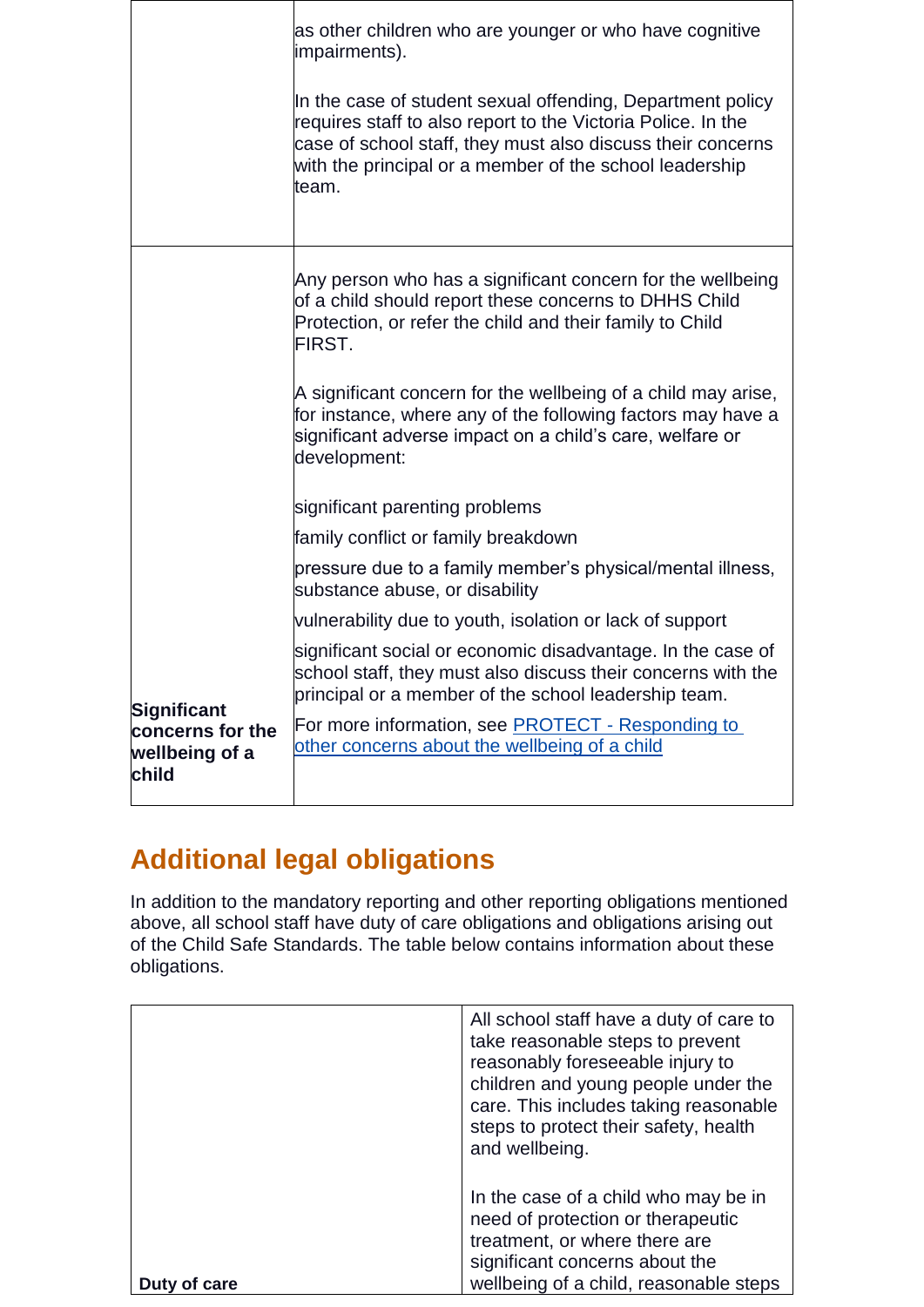|                             | may include (but are not necessarily<br>limited to):                                                                                                                                                                                                                                                                                                                                                                                    |
|-----------------------------|-----------------------------------------------------------------------------------------------------------------------------------------------------------------------------------------------------------------------------------------------------------------------------------------------------------------------------------------------------------------------------------------------------------------------------------------|
|                             | acting on concerns and suspicions of<br>abuse as soon as practicable                                                                                                                                                                                                                                                                                                                                                                    |
|                             | seeking appropriate advice or consulting<br>with other professionals or agencies<br>when the school staff member is unsure<br>of what steps to take                                                                                                                                                                                                                                                                                     |
|                             | reporting the suspected child abuse to<br>appropriate authorities such as Victoria<br>Police and DHHS Child Protection                                                                                                                                                                                                                                                                                                                  |
|                             | arranging counselling and/or other<br>appropriate welfare support for the child                                                                                                                                                                                                                                                                                                                                                         |
|                             | providing ongoing support to the child<br>and young person - this may include<br>attending DHHS Child Protection Case<br>Planning meetings, and convening<br>regular Student Support Group meetings                                                                                                                                                                                                                                     |
|                             | sharing information with other school<br>based staff who will also be responsible<br>for monitoring and providing ongoing<br>support to the child or young person.                                                                                                                                                                                                                                                                      |
|                             | For more information on responding<br>to all forms of child abuse, see<br><b>PROTECT: Four Critical Actions</b>                                                                                                                                                                                                                                                                                                                         |
|                             | The Child Safe Standards are<br>compulsory minimum standards for all<br>Victorian early childhood services and<br>schools to ensure they are well<br>prepared to protect children from<br>abuse and neglect. The Standards<br>support all Victorian early childhood<br>services and schools to embed a<br>culture of no tolerance for child abuse<br>but, where necessary, to respond<br>appropriately to actual or suspected<br>abuse. |
| <b>Child Safe Standards</b> | See: School Policy & Advisory Guide<br>- Child Safe Standards                                                                                                                                                                                                                                                                                                                                                                           |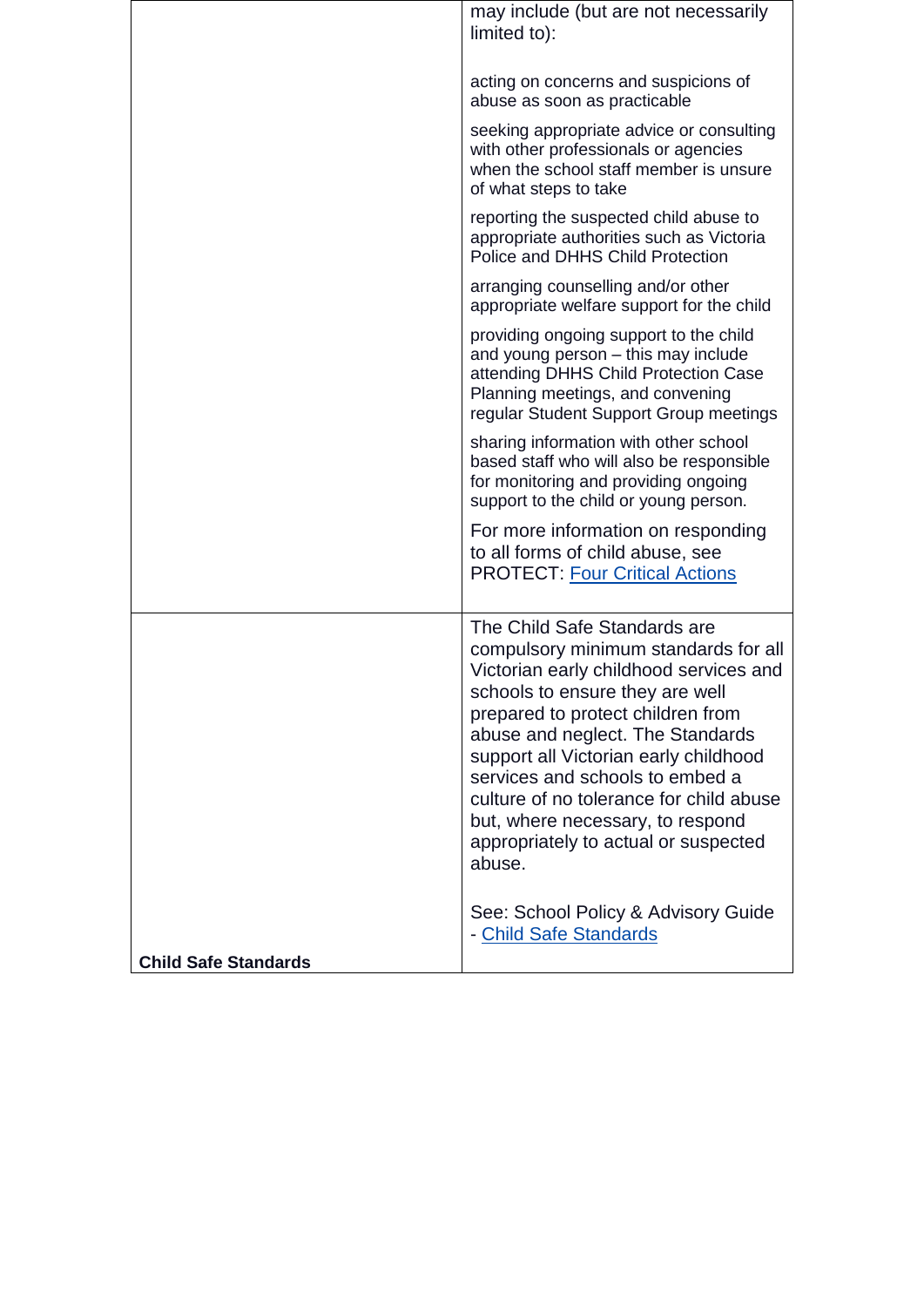## **Training obligations**

School staff play a vital role in protecting children from harm and are well placed to observe signs or behaviours that may indicate risks of child abuse, neglect or exploitation.

The Protecting Children – [Mandatory Reporting and Other Obligations](http://www.elearn.com.au/det/protectingchildren/schools/)  [eLearning module](http://www.elearn.com.au/det/protectingchildren/schools/) (the module) is an essential professional learning resource that assists schools to protect the safety and wellbeing of children and young people.

The module provides detailed information for identifying and responding to child abuse, and includes case studies and practical scenarios to assist staff

**NOTE:** Department employees **MUST** create a different password to their current eduMail password.

Requirements - school staff

Staff in schools who are:

- mandated reporters must undertake the training once per calendar year
- not mandated reporters are strongly encouraged to undertake the training once per calendar year.

Requirements - Region and Area staff

Department staff who:

- are mandated reporters must undertake the training once per calendar year
- have roles that engage with students or provide advice to schools or teachers about mandatory reporting or child safety matters are strongly encouraged to undertake the training once per calendar year.

The module takes approximately 30 to 45 minutes to complete. Participants receive a certificate of completion upon successful completion of a short assessment. A 12-month alert is also provided to remind participants to complete the module the following year.

To achieve the best results from training, staff are strongly encouraged to participate in discussions around the content, with a focus on the importance of their role in protecting children and young people.

Principals can contact the Wellbeing, Heath and Engagement Division to obtain a list of staff who have completed the module, by email to: [student.engagement@edumail.vic.gov.au](mailto:student.engagement@edumail.vic.gov.au)

## **Related policies**

- [Duty of care](https://www.education.vic.gov.au/school/principals/spag/safety/Pages/dutyofcare.aspx)
- [Police and DHS Interviews](https://www.education.vic.gov.au/school/principals/spag/safety/Pages/interviews.aspx)
- [Responding to Student Sexual Offending](https://www.education.vic.gov.au/school/principals/spag/safety/Pages/sexualassault.aspx)
- [Requests for Information about Students](https://www.education.vic.gov.au/school/principals/spag/safety/Pages/requestinfo.aspx)
- [Risk Management](https://www.education.vic.gov.au/school/principals/spag/governance/Pages/risk.aspx)
- [Subpoenas and Witness Summonses](https://www.education.vic.gov.au/school/principals/spag/governance/Pages/subpoenas.aspx)